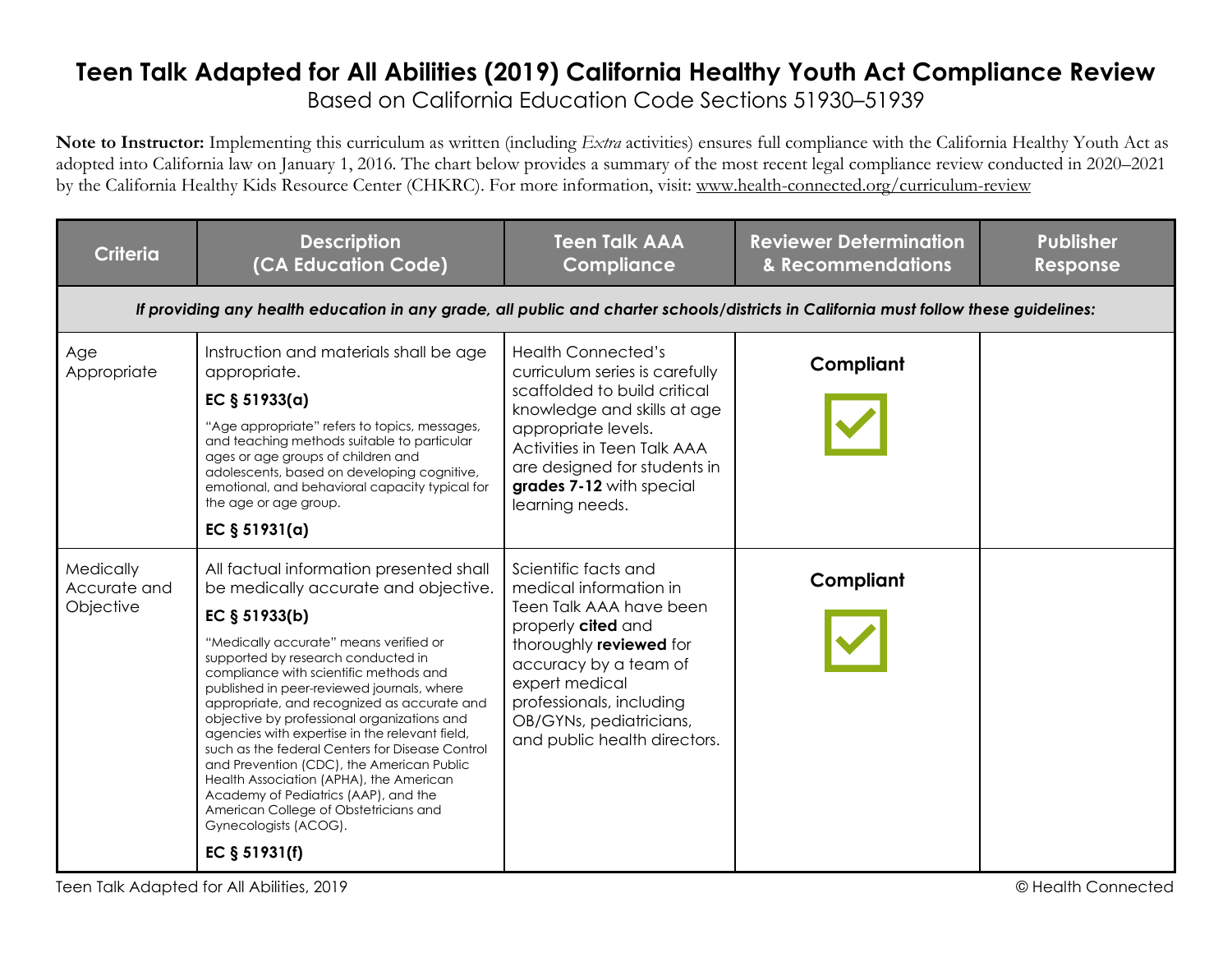| Appropriate for<br>Diverse Pupils | Instruction and materials shall be<br>appropriate for use with pupils of all<br>races, genders, sexual orientations,<br>and ethnic and cultural backgrounds,<br>pupils with disabilities, and English<br>learners.<br>EC $§ 51933(d)(1)$                                                                               | Activities are designed with<br>a trauma-informed lens to<br>be LGBTQ+ inclusive,<br>culturally sensitive, and<br>flexible for diverse learning<br>needs.                                                            | Compliant |  |
|-----------------------------------|------------------------------------------------------------------------------------------------------------------------------------------------------------------------------------------------------------------------------------------------------------------------------------------------------------------------|----------------------------------------------------------------------------------------------------------------------------------------------------------------------------------------------------------------------|-----------|--|
| <b>English Learners</b>           | Instruction and materials shall be<br>made available on an equal basis to<br>a pupil who is an English learner,<br>consistent with the existing curriculum<br>and alternative options for an English<br>learner pupil as otherwise provided in<br>this code.<br>EC § 51933(d)(2)                                       | All student-facing and<br>family-facing documents<br>and presentations have<br>been adapted into Spanish.<br>The trusted adult interview<br>assignments may also be<br>available in other<br>languages upon request. | Compliant |  |
| Youth with<br><b>Disabilities</b> | Instruction and materials shall be<br>accessible to pupils with disabilities,<br>including, but not limited to, the<br>provision of a modified curriculum,<br>materials and instruction in alternative<br>formats, and auxiliary aids.<br>EC $§ 51933(d)(3)$                                                           | Teen Talk AAA is specifically<br>designed for students with<br>various developmental<br>and/or learning challenges.                                                                                                  | Compliant |  |
| Unbiased<br>Instruction           | Instruction and materials shall not<br>reflect bias or promote bias against<br>any person on the basis of disability,<br>gender, gender identity, gender<br>expression, nationality, race or<br>ethnicity, religion, sexual orientation,<br>or any other any category protected<br>by Section 220.<br>EC § 51933(d)(4) | Teen Talk AAA encourages<br>self-reflection and personal<br>values clarification, while<br>promoting respect and<br>dignity for all.                                                                                 | Compliant |  |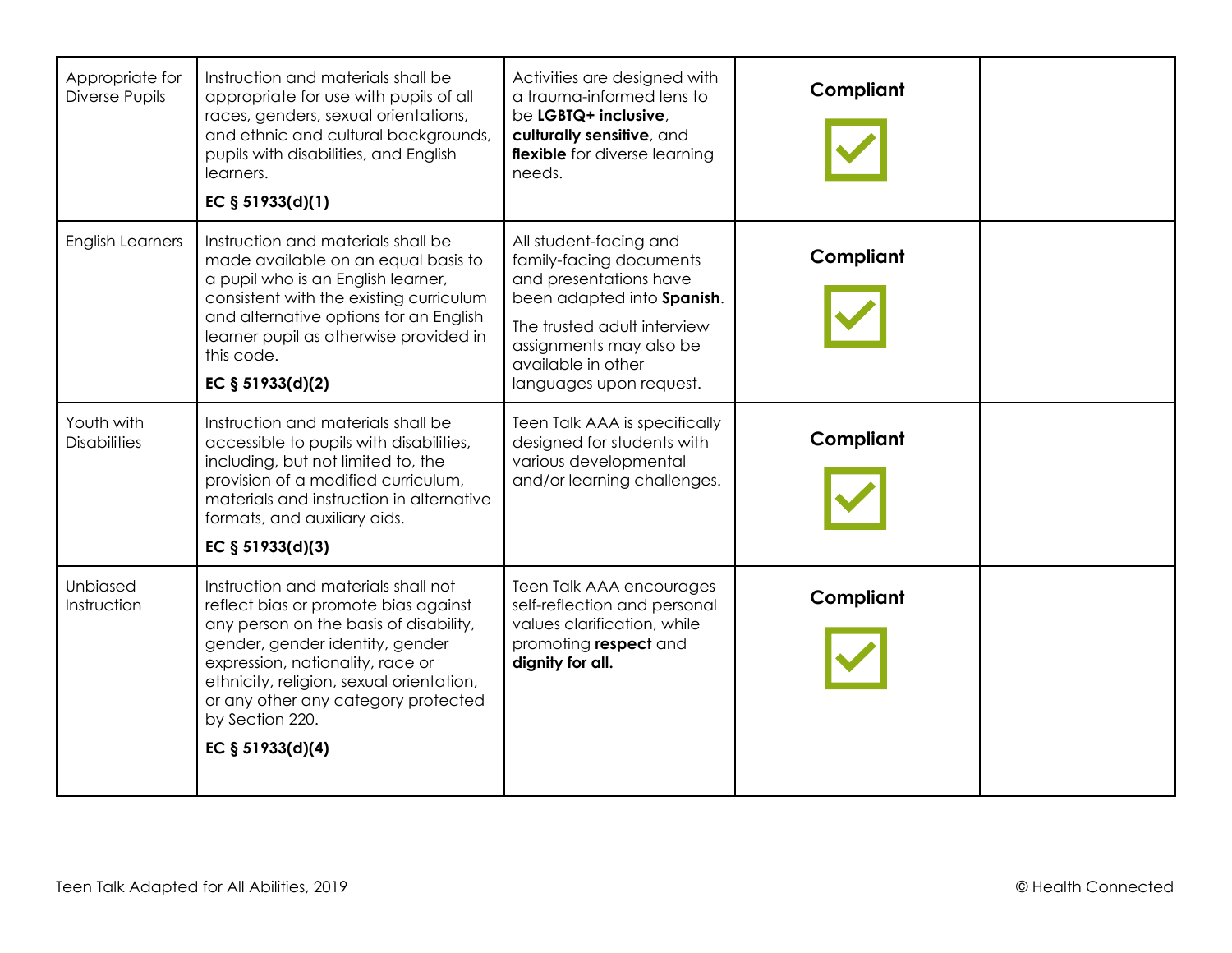| Sexual<br>Orientation | Instruction and materials shall<br>affirmatively recognize that people<br>have different sexual orientations<br>and, when providing examples of<br>relationships and couples, shall be<br>inclusive of same-sex relationships.<br>EC § 51933(d)(5) | Sexual orientation is defined<br>and discussed in Lesson 5:<br>• Genderbread Person<br>Prezi<br>• Genderbread Person<br>Labeling<br>• What I Know About<br><b>Gender and Sexual</b><br>Orientation<br>Examples of various<br>identities and relationships<br>are included in images and<br>scenario-based activities:<br>• Relationship Spectrum<br>• What Should I Do?                   | Compliant<br><b>Comments:</b><br>Genderbread Person used in<br>Session 5. To be consistent we<br>suggest replacing with the<br>gender unicorn as with our<br>review of other Teen Talk<br>curricula. | Next edition of Teen Talk<br>AAA will utilize a<br>proprietary version of<br>the graphic ("SOGIE<br>Blobby") and will fully<br>acknowledge the origins<br>and evolution of this<br>teaching tool commonly<br>used to illustrate the<br>differences between<br>sex, gender, expression,<br>and attraction. |
|-----------------------|----------------------------------------------------------------------------------------------------------------------------------------------------------------------------------------------------------------------------------------------------|-------------------------------------------------------------------------------------------------------------------------------------------------------------------------------------------------------------------------------------------------------------------------------------------------------------------------------------------------------------------------------------------|------------------------------------------------------------------------------------------------------------------------------------------------------------------------------------------------------|-----------------------------------------------------------------------------------------------------------------------------------------------------------------------------------------------------------------------------------------------------------------------------------------------------------|
| Gender                | Instruction and materials shall teach<br>pupils about gender, gender<br>expression, gender identity, and<br>explore the harm of negative gender<br>stereotypes.<br>EC § 51933(d)(6)                                                                | Gender identity and<br>expression are defined and<br>discussed in Lesson 5:<br>• Genderbread Person<br>Prezi<br>• Genderbread Person<br>Labeling<br>• What I Know About<br><b>Gender and Sexual</b><br><b>Orientation</b><br>Messaging about the harm<br>of negative gender<br>stereotypes is included in<br>scenario-based activities:<br>• Relationship Spectrum<br>• What Should I Do? | Compliant<br><b>Comments:</b><br>Genderbread Person used in<br>Session 5. To be consistent we<br>suggest replacing with the<br>gender unicorn as with our<br>review of other Teen Talk<br>curricula. | Next edition of Teen Talk<br>AAA will utilize a<br>proprietary version of<br>the graphic ("SOGIE<br>Blobby") and will fully<br>acknowledge the origins<br>and evolution of this<br>teaching tool commonly<br>used to illustrate the<br>differences between<br>sex, gender, expression,<br>and attraction. |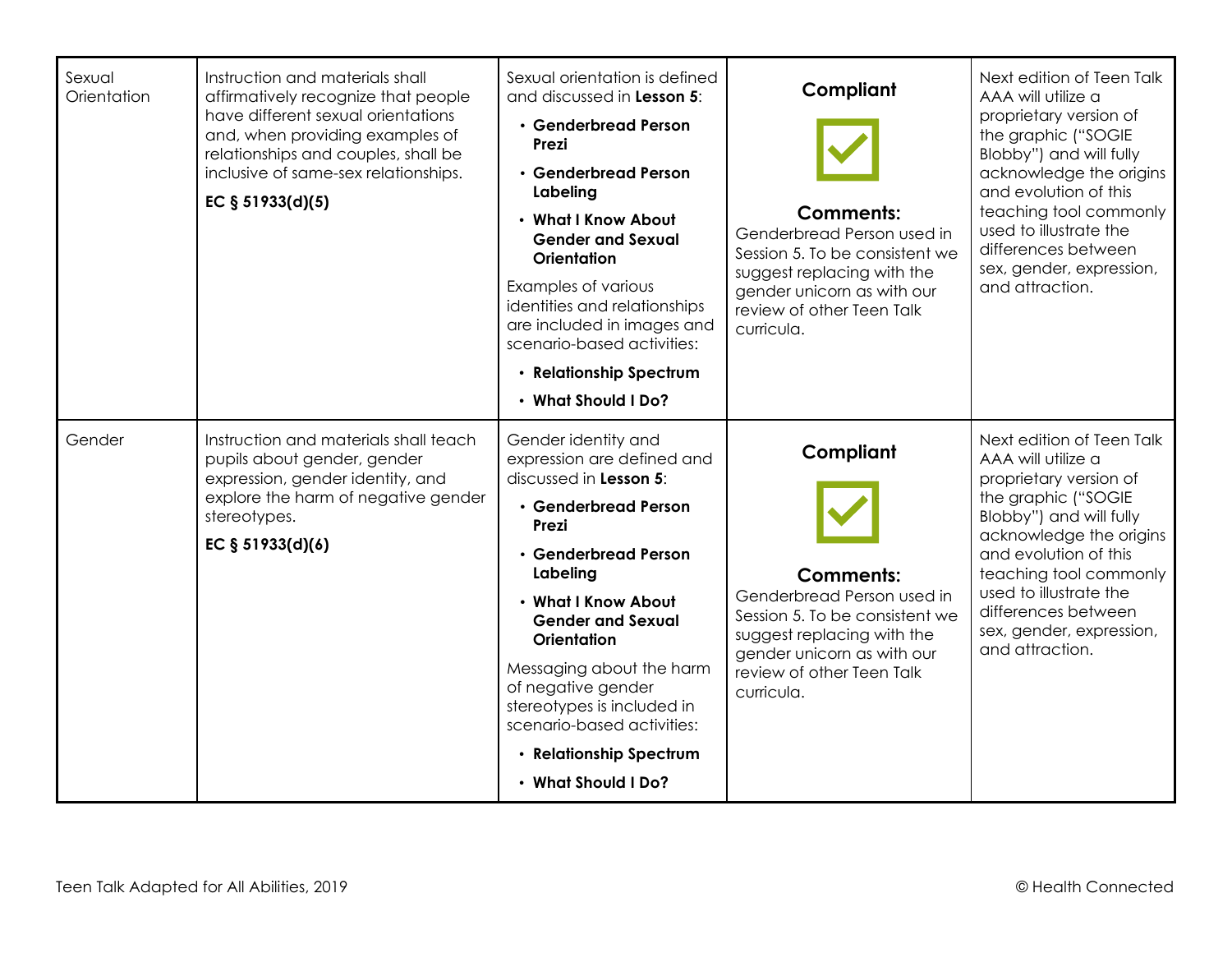| Adolescent<br>Development<br>and Body                                 | Instruction and materials shall provide<br>pupils with the knowledge and skills<br>they need to develop healthy                                                                                                             | Positive messaging around<br>body diversity and puberty<br>are discussed in Lesson 3:                                                                  | Compliant |  |
|-----------------------------------------------------------------------|-----------------------------------------------------------------------------------------------------------------------------------------------------------------------------------------------------------------------------|--------------------------------------------------------------------------------------------------------------------------------------------------------|-----------|--|
| Image                                                                 | attitudes concerning body image,<br>gender, sexual orientation,<br>relationships, marriage, and family.                                                                                                                     | • Puberty Changes,<br><b>Changes, Changes</b>                                                                                                          |           |  |
|                                                                       | EC § 51930(b)(2)                                                                                                                                                                                                            | · Sexual and<br><b>Reproductive Anatomy</b>                                                                                                            |           |  |
|                                                                       |                                                                                                                                                                                                                             | • Taking Care of Me                                                                                                                                    |           |  |
|                                                                       |                                                                                                                                                                                                                             | Healthy relationship<br>dynamics are identified in<br>Lesson 6:                                                                                        |           |  |
|                                                                       |                                                                                                                                                                                                                             | • Healthy and Unhealthy<br><b>Relationships</b>                                                                                                        |           |  |
|                                                                       |                                                                                                                                                                                                                             | • Relationship Spectrum                                                                                                                                |           |  |
|                                                                       |                                                                                                                                                                                                                             | Gender and sexual identity,<br>and media literacy are<br>explored in Lessons 5 and 6:                                                                  |           |  |
|                                                                       |                                                                                                                                                                                                                             | · Genderbread Prezi                                                                                                                                    |           |  |
|                                                                       |                                                                                                                                                                                                                             | . What I Know About<br><b>Gender and Sexual</b><br>Orientation                                                                                         |           |  |
|                                                                       |                                                                                                                                                                                                                             | • Online Safety & Social<br><b>Media "Red Flags"</b>                                                                                                   |           |  |
|                                                                       |                                                                                                                                                                                                                             | Teen Talk AAA promotes<br>respect for all people and<br>celebration of diversity,<br>with special emphasis on<br>self-acceptance.                      |           |  |
| Communication<br>with Parents,<br>Guardians,<br><b>Trusted Adults</b> | Instruction and materials shall<br>encourage a pupil to communicate<br>with his or her parents, guardians, and<br>other trusted adults about human<br>sexuality and provide the knowledge<br>and skills necessary to do so. | Trusted adult<br>communication is strongly<br>encouraged throughout<br>Teen Talk AAA and<br>facilitated using the Trusted<br>Adult Interview Homework. | Compliant |  |
|                                                                       | EC $§ 51933(e)$                                                                                                                                                                                                             |                                                                                                                                                        |           |  |
| Teen Talk Adapted for All Abilities, 2019<br>© Health Connected       |                                                                                                                                                                                                                             |                                                                                                                                                        |           |  |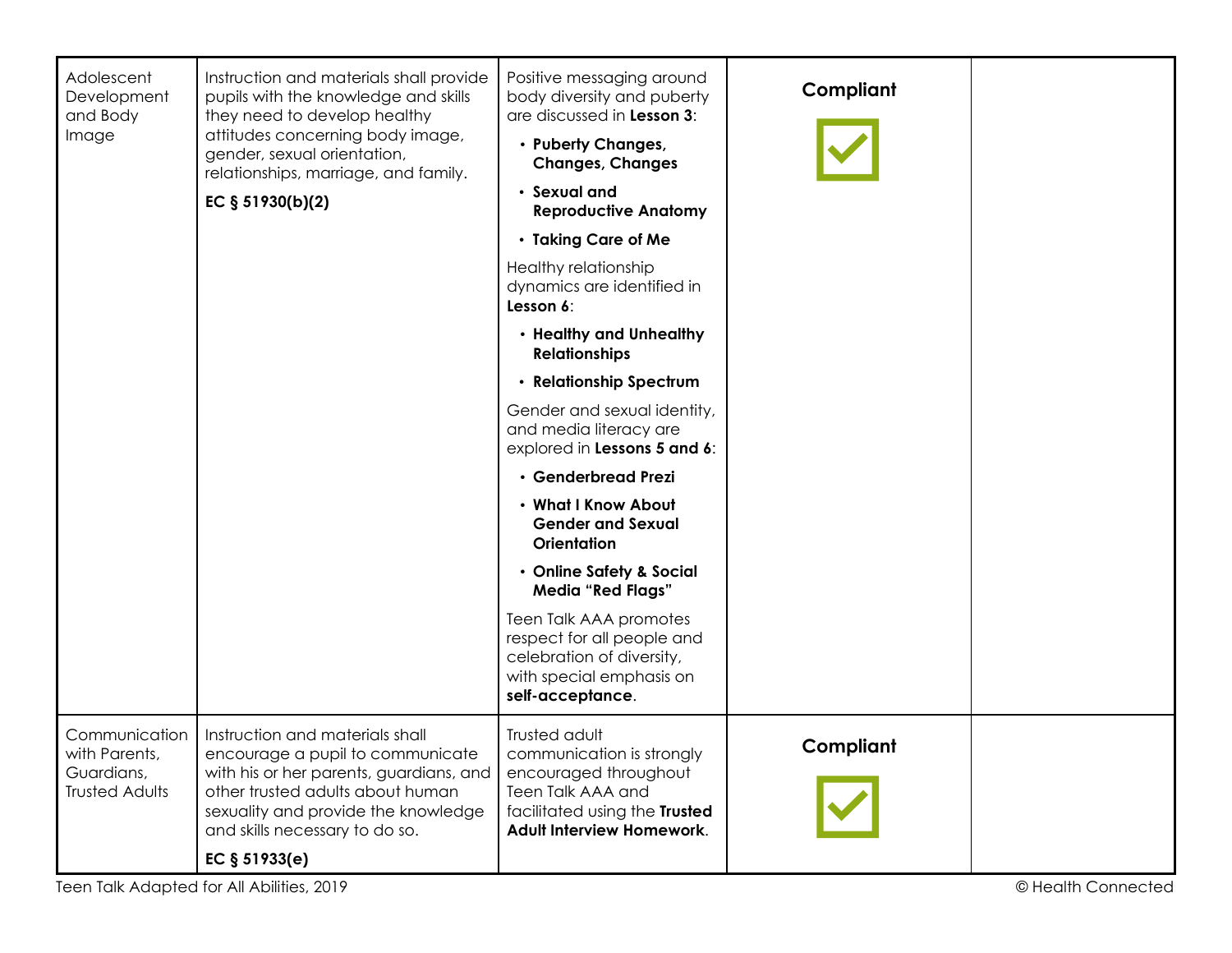| Committed<br>Relationships    | Instruction and materials shall teach<br>the value of and prepare pupils to<br>have and maintain committed<br>relationships such as marriage.<br>EC § 51933(f)                                                                                                                                                                                | Information about healthy,<br>committed relationships is<br>provided in Lesson 6.<br>Open communication with<br>partners is emphasized<br>throughout Teen Talk AAA<br>as a protective factor<br>against unintended<br>pregnancy and/or STIs. | Compliant                                                                                                                                                                                                                                                                                                                 |                                                                                                    |
|-------------------------------|-----------------------------------------------------------------------------------------------------------------------------------------------------------------------------------------------------------------------------------------------------------------------------------------------------------------------------------------------|----------------------------------------------------------------------------------------------------------------------------------------------------------------------------------------------------------------------------------------------|---------------------------------------------------------------------------------------------------------------------------------------------------------------------------------------------------------------------------------------------------------------------------------------------------------------------------|----------------------------------------------------------------------------------------------------|
| Healthy<br>Relationships      | Instruction and materials shall provide<br>pupils with knowledge and skills they<br>need to form healthy relationships<br>that are based on mutual respect<br>and affection, and are free from<br>violence, coercion, and intimidation.<br>EC § 51933(g)                                                                                      | Information about healthy,<br>committed relationships is<br>provided in Lesson 6.<br>Affirmative consent is<br>emphasized throughout<br>Teen Talk AAA as a<br>protective factor against<br>sexual crimes and intimate<br>partner violence.   | Compliant<br><b>Comments:</b><br>LOVED the "Heart of the<br>Matter" video about Nico and<br>LaToya. It was so touching and<br>inspirational. (In curriculum it<br>says Nico and Jolly but Jolly is<br>LaToya's last name.) Also, link<br>to "rejection" Amaze video is<br>broken. Reviewers found it<br>through a search. | Next edition of Teen Talk<br>AAA will correct the<br>names and links for all<br>videos referenced. |
| Healthy<br>Decision<br>Making | Instruction and materials shall provide<br>pupils with knowledge and skills for<br>making and implementing healthy<br>decisions about sexuality, including<br>negotiation and refusal skills to assist<br>pupils in overcoming peer pressure<br>and using effective decision-making<br>skills to avoid high-risk activities.<br>EC § 51933(h) | Communication and<br>decision-making skills are<br>practiced in Lesson 6:<br>• What Would You Say?<br>Information needed to<br>make informed decisions<br>about sexual health and<br>relationships is provided<br>throughout Teen Talk AAA.  | Compliant                                                                                                                                                                                                                                                                                                                 |                                                                                                    |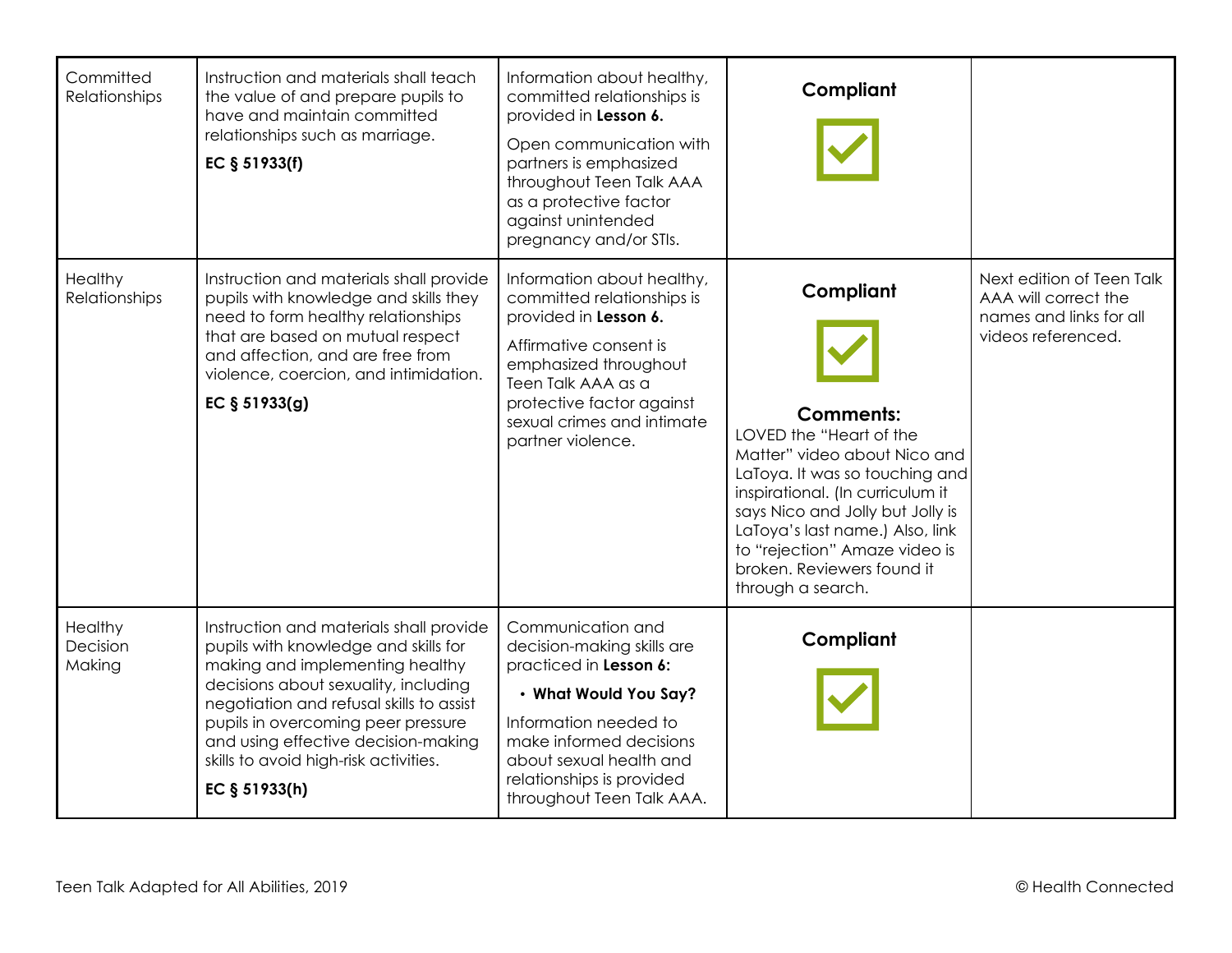| Religious<br>Doctrine                    | Instruction and materials may not<br>teach or promote religious doctrine.<br>EC § 51933(i)                                                                                                                                                                                                       | Religion is mentioned as<br>one of many factors that<br>may influence personal<br>values and decision-making<br>throughout Teen Talk AAA.                                                              | Compliant                                                                                                                                                                                                                                                 |                                                                                                                                                                                                                                                                                                                                                               |
|------------------------------------------|--------------------------------------------------------------------------------------------------------------------------------------------------------------------------------------------------------------------------------------------------------------------------------------------------|--------------------------------------------------------------------------------------------------------------------------------------------------------------------------------------------------------|-----------------------------------------------------------------------------------------------------------------------------------------------------------------------------------------------------------------------------------------------------------|---------------------------------------------------------------------------------------------------------------------------------------------------------------------------------------------------------------------------------------------------------------------------------------------------------------------------------------------------------------|
|                                          | The following content areas must be taught at least once in middle school (grades 7-8) and again at least once in high school (grades 9-12):                                                                                                                                                     |                                                                                                                                                                                                        |                                                                                                                                                                                                                                                           |                                                                                                                                                                                                                                                                                                                                                               |
| Nature of HIV<br>and other STIs          | Information on the nature of HIV, as<br>well as other sexually transmitted<br>infections, and their effects on the<br>human body.<br>EC $§ 51934(a)(1)$                                                                                                                                          | This information is provided<br>in Lesson 9:<br>• STI Information Sheet<br>• STI Prezi or PowerPoint<br>$\cdot$ HIV 101                                                                                | <b>Needs Minor</b><br><b>Adaptations</b><br><b>Comments:</b><br>Missing Hep C information.<br>Also there is no need to<br>capitalize STI names unless at<br>the beginning of a sentence<br>or part of an acronym<br>("chlamydia" or "HPV").               | Created extra activity<br><b>ABCs of Viral Hepatitis</b><br>(Fact Sheet) to include<br>basic information about<br>hepatitis A, B and C.<br>Available for distribution<br>upon request for any<br>provider using a current<br>edition of this<br>curriculum.<br>Next edition of Teen Talk<br>AAA will update names<br>of STIs to be lowercase<br>as indicated. |
| Transmission of<br>HIV and other<br>STIs | Information on the manner in which<br>HIV and other sexually transmitted<br>infections are and are not<br>transmitted, including information on<br>the relative risk of infection according<br>to specific behaviors, including sexual<br>activities and injection drug use.<br>EC § 51934(a)(2) | This information is provided<br>in Lesson 9:<br>• STI Information Sheet<br>• STI Prezi or PowerPoint<br>• HIV 101<br>It is also mentioned in<br>Lesson 4:<br>· Sexual Behaviors Tree<br>• What is Sex? | Compliant<br><b>Comments:</b><br>(pg. 289) Chlamydia and<br>gonorrhea testing may also<br>involve a swab, especially<br>gonorrhea. Provider may swab<br>vagina/urethra, throat, or anus,<br>depending on possible site of<br>infection (and type of sex). | Next edition of Teen Talk<br>AAA will clarify this<br>information about STI<br>testing.                                                                                                                                                                                                                                                                       |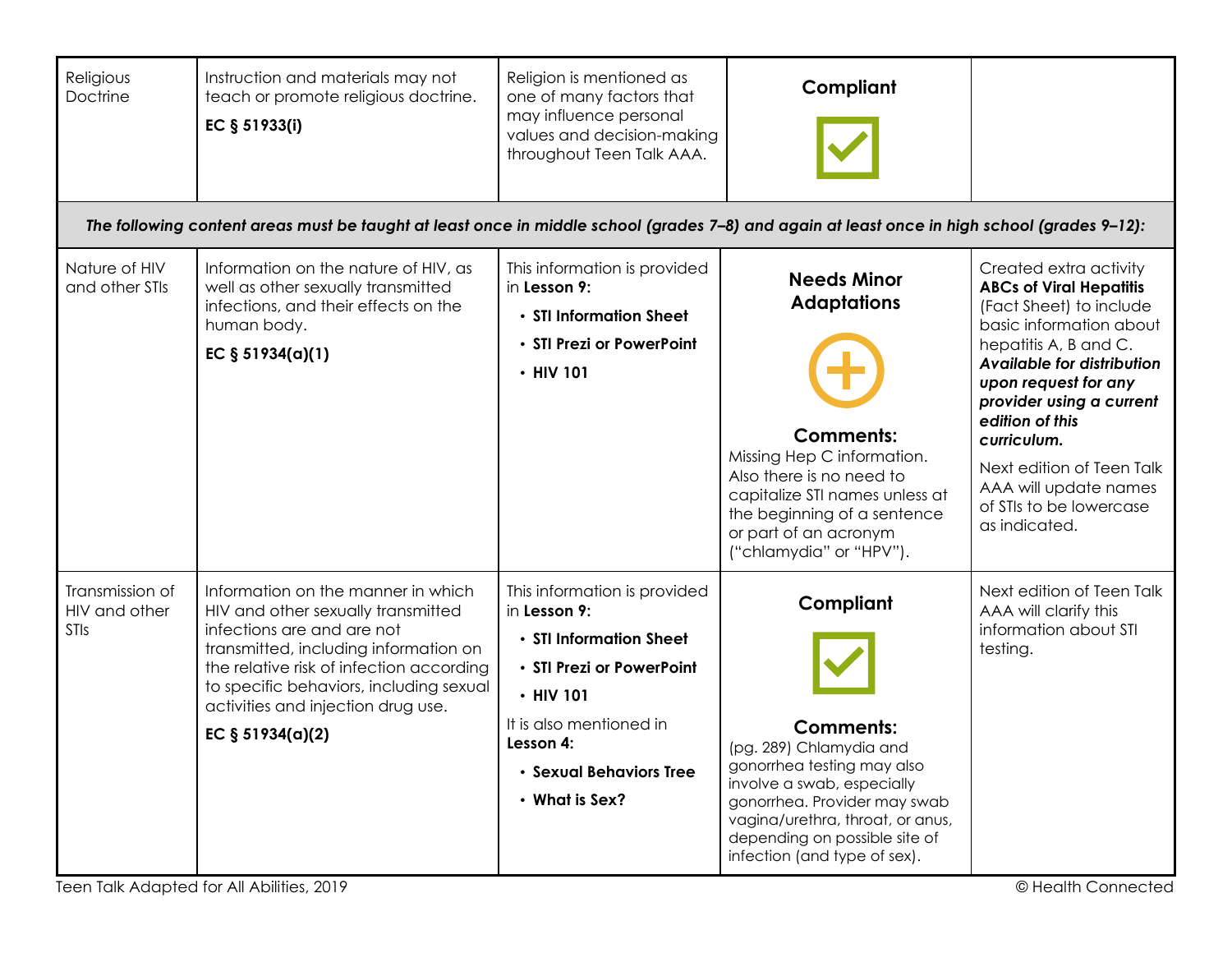| Abstinence<br>from Sexual<br>Activity and<br>Drug Use     | Information that abstinence from<br>sexual activity and injection drug use<br>is the only certain way to prevent HIV<br>and other STIs and abstinence from<br>sexual intercourse is the only certain<br>way to prevent unintended<br>pregnancy. This instruction shall<br>provide information about the value<br>of delaying sexual activity while also<br>providing medically accurate<br>information on other methods of<br>preventing HIV and other STIs and<br>pregnancy.<br>EC $§ 51934(a)(3)$ | This information is provided<br>in Lesson 9:<br>• STI Information Sheet<br>• STI Prezi or PowerPoint<br>• HIV 101<br>It is also mentioned in<br>Lesson 4:<br>· Sexual Behaviors Tree<br>• What is Sex?                                          | Compliant                                                                                                                                                                                                                                                                                    |                                                                                                                                                                                                                                                                                                                                                                                                                                                                                                                |
|-----------------------------------------------------------|-----------------------------------------------------------------------------------------------------------------------------------------------------------------------------------------------------------------------------------------------------------------------------------------------------------------------------------------------------------------------------------------------------------------------------------------------------------------------------------------------------|-------------------------------------------------------------------------------------------------------------------------------------------------------------------------------------------------------------------------------------------------|----------------------------------------------------------------------------------------------------------------------------------------------------------------------------------------------------------------------------------------------------------------------------------------------|----------------------------------------------------------------------------------------------------------------------------------------------------------------------------------------------------------------------------------------------------------------------------------------------------------------------------------------------------------------------------------------------------------------------------------------------------------------------------------------------------------------|
| Methods of<br>Protection<br>Against HIV and<br>other STIs | Information about the effectiveness<br>and safety of all federal Food and<br>Drug Administration (FDA) approved<br>methods that prevent or reduce the<br>risk of contracting HIV and other<br>sexually transmitted infections,<br>including use of antiretroviral<br>medication, consistent with the<br>federal Centers for Disease Control<br>and Prevention (CDC).<br>EC $§ 51934(a)(4)$                                                                                                          | This information is provided<br>in Lessons 7 and 9:<br>• Condom Demonstration<br>• Internal Condom<br><b>Demonstration</b><br>• Condom Steps<br><b>Matching Game</b><br>• STI Information Sheet<br>· STI Prezi or PowerPoint<br>$\cdot$ HIV 101 | Compliant<br><b>Comments:</b><br>(pg. 291 and 296) HPV vaccine<br>is now a two-dose shot for<br>those receiving it at the<br>recommended age (11-12)<br>and only three doses if getting<br>it late (age 15 or older).<br>(pg. 232) Internal condoms<br>are now FDA approved for<br>anal sex. | Next edition of Teen Talk<br>AAA will update these<br>facts using the following<br>references:<br><b>Centers for Disease Control</b><br>and Prevention. (2021). Human<br>papillomavirus (HPV) vaccine<br>schedule and dosing.<br>www.cdc.gov/hpv/hcp/<br>schedules-<br>recommendations.html<br>Food and Drug Administration.<br>(2018). Obstetrical and<br>gynecological devices;<br>Reclassification of single-use<br>female condom, to be<br>renamed single-use internal<br>condom. Document 83 FR<br>48711. |
| <b>HIV Risk</b><br>Reduction                              | Information about the effectiveness<br>and safety of reducing the risk of HIV<br>transmission as a result of injection<br>drug use by decreasing needle use<br>and needle sharing.<br>EC $§ 51934(a)(5)$                                                                                                                                                                                                                                                                                            | This information is provided<br>in Lessons 7 and 9:<br>• STI Information Sheet<br>$\cdot$ HIV 101                                                                                                                                               | Compliant                                                                                                                                                                                                                                                                                    |                                                                                                                                                                                                                                                                                                                                                                                                                                                                                                                |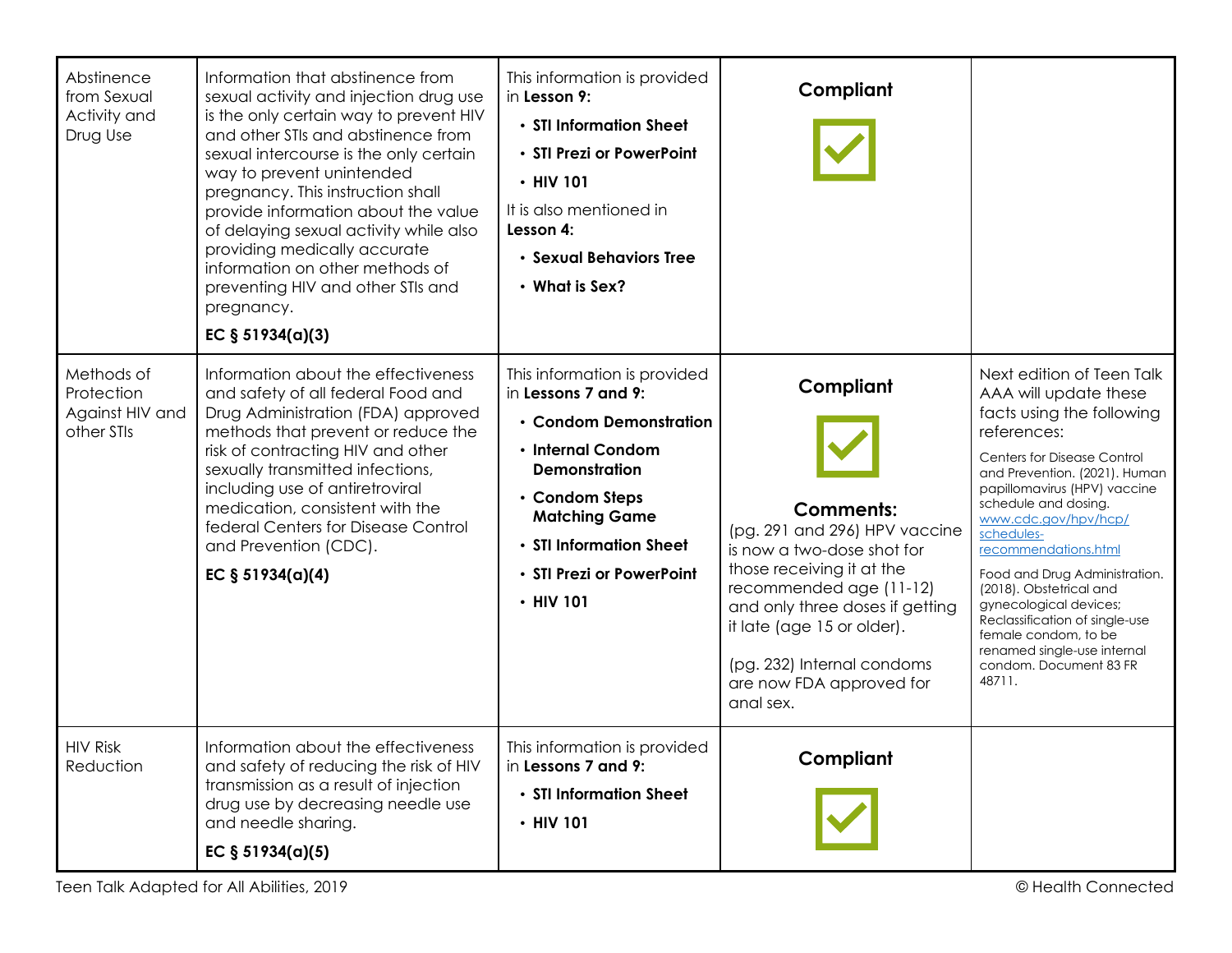| Treatment of<br>HIV and other<br><b>STIs</b>                                             | Information about the treatment of<br>HIV and other sexually transmitted<br>infections, including how antiretroviral<br>therapy can dramatically prolong<br>the lives of many people living with<br>HIV and reduce the likelihood of<br>transmitting HIV to others.<br>EC $§ 51934(a)(6)$                                                                                                                                                       | This information is provided<br>in Lesson 9:<br>• STI Information Sheet<br>• STI Prezi or PowerPoint<br>$\cdot$ HIV 101 | Compliant |  |
|------------------------------------------------------------------------------------------|-------------------------------------------------------------------------------------------------------------------------------------------------------------------------------------------------------------------------------------------------------------------------------------------------------------------------------------------------------------------------------------------------------------------------------------------------|-------------------------------------------------------------------------------------------------------------------------|-----------|--|
| <b>Social Views</b><br>About HIV and<br><b>AIDS</b>                                      | Discussion about social views on HIV<br>and AIDS, including addressing<br>unfounded stereotypes and myths<br>regarding HIV and AIDS and people<br>living with HIV. This instruction shall<br>emphasize that successfully treated<br>HIV-positive individuals have a normal<br>life expectancy, all people are at some<br>risk of contracting HIV, and the only<br>way to know if one is HIV-positive is to<br>get tested.<br>EC $§ 51934(a)(7)$ | This information is provided<br>in Lesson 9:<br>• STI Prezi or PowerPoint<br>$\cdot$ HIV 101                            | Compliant |  |
| Resources and<br>Rights to Sexual<br>and<br>Reproductive<br><b>Health Care</b><br>Access | Information about local resources, how<br>to access local resources, and pupils'<br>legal rights to access local resources for<br>sexual and reproductive health care<br>such as testing and medical care for<br>HIV and other sexually transmitted<br>infections and pregnancy prevention<br>and care, as well as local resources for<br>assistance with sexual assault and<br>intimate partner violence.<br>EC $§ 51934(a)(8)$                | This information is provided<br>in Lesson 1:<br>• Teen Clinics and<br><b>Resource Lists</b>                             | Compliant |  |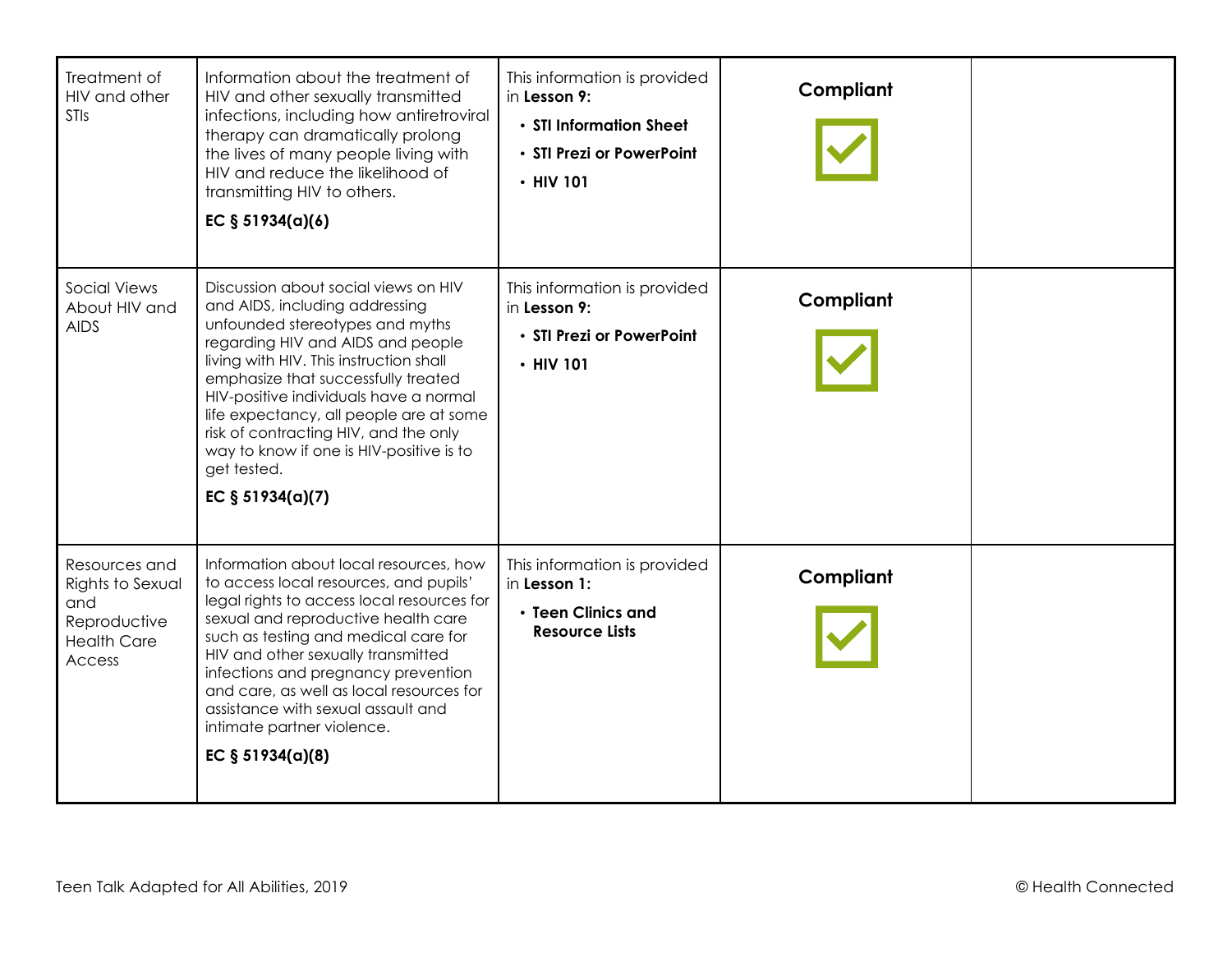| <b>FDA Approved</b><br>Contraceptive<br>Methods | Information about the effectiveness<br>and safety of all FDA-approved<br>contraceptive methods in preventing<br>pregnancy, including, but not limited<br>to, emergency contraception.<br>EC § 51934(a)(9) | This information is provided<br>in Lesson 7:<br>. All About Birth Control | Compliant<br><b>Comments:</b><br>Internal condom, if used for<br>anal sex, should remove the<br>ring (pg. 218).<br>Permanent sterilization: would<br>be worth noting it is not<br>accessible to people under 21<br>in California (pg. 221).<br>(pg. 241) Birth control $#6 -$<br>suggest rewording "Why<br>should a male care about birth<br>control" to "Why should<br>someone without a uterus<br>care about birth control?" | While some resources<br>(LACDPH, FamilyPACT)<br>say to remove the inner<br>ring, we cannot identify<br>any justification or<br>citation for this<br>recommendation. FC2<br>(manufacturers of the<br>internal condom) and<br>CDC state that use of<br>the internal condom for<br>anal sex should follow<br>the same steps as for<br>vaginal sex. Some orgs.<br>including ASHA note<br>that removing the inner<br>ring is a personal<br>preference. We will<br>continue to research this<br>before updating the<br><b>Birth Control Guide.</b><br>Next edition of Teen Talk<br>AAA will clarify that<br>federally-funded<br>sterilization procedures<br>(e.g. via Medi-Cal) are<br>not available to people<br>under age 21 or with<br>certain cognitive<br>disabilities.<br>American College of<br>Obstetricians and<br>Gynecologists. (2017).<br>Sterilization of women: Ethical<br>issues and considerations.<br>Committee Opinion No. 695.<br>Will also incorporate<br>suggested wording<br>update into It Depends<br>on the Situation -<br><b>Choosing Birth Control.</b> |
|-------------------------------------------------|-----------------------------------------------------------------------------------------------------------------------------------------------------------------------------------------------------------|---------------------------------------------------------------------------|--------------------------------------------------------------------------------------------------------------------------------------------------------------------------------------------------------------------------------------------------------------------------------------------------------------------------------------------------------------------------------------------------------------------------------|-----------------------------------------------------------------------------------------------------------------------------------------------------------------------------------------------------------------------------------------------------------------------------------------------------------------------------------------------------------------------------------------------------------------------------------------------------------------------------------------------------------------------------------------------------------------------------------------------------------------------------------------------------------------------------------------------------------------------------------------------------------------------------------------------------------------------------------------------------------------------------------------------------------------------------------------------------------------------------------------------------------------------------------------------------------------------------|
|-------------------------------------------------|-----------------------------------------------------------------------------------------------------------------------------------------------------------------------------------------------------------|---------------------------------------------------------------------------|--------------------------------------------------------------------------------------------------------------------------------------------------------------------------------------------------------------------------------------------------------------------------------------------------------------------------------------------------------------------------------------------------------------------------------|-----------------------------------------------------------------------------------------------------------------------------------------------------------------------------------------------------------------------------------------------------------------------------------------------------------------------------------------------------------------------------------------------------------------------------------------------------------------------------------------------------------------------------------------------------------------------------------------------------------------------------------------------------------------------------------------------------------------------------------------------------------------------------------------------------------------------------------------------------------------------------------------------------------------------------------------------------------------------------------------------------------------------------------------------------------------------------|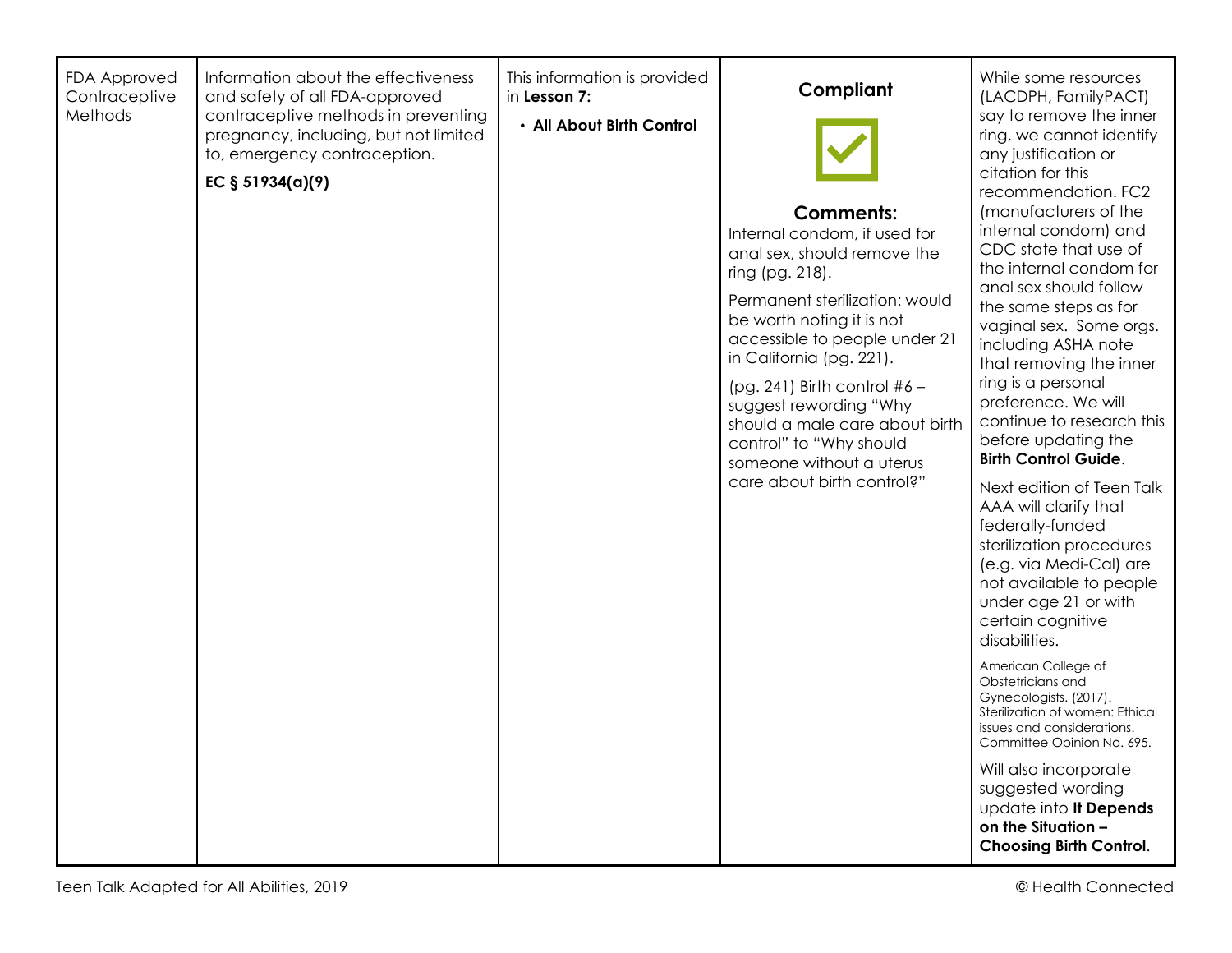| Legally<br>Available<br>Pregnancy<br>Outcomes     | Instruction on pregnancy shall include<br>an objective discussion of all legally<br>available pregnancy outcomes,<br>including, but not limited to, all of the<br>following:<br>(A) Parenting, adoption, and abortion.<br>(B) Information on the law on surrendering<br>physical custody of a minor child 72<br>hours of age or younger. HSC § 1255.7<br>[Also refer to PC § 271.5]<br>(C) The importance of prenatal care.<br>EC $§ 51934(a)(9)$ | This information is provided<br>in Lesson 8:<br>• Pregnancy Options<br>• No Easy Decision                                                                                                                                                                                           | Compliant |  |
|---------------------------------------------------|---------------------------------------------------------------------------------------------------------------------------------------------------------------------------------------------------------------------------------------------------------------------------------------------------------------------------------------------------------------------------------------------------------------------------------------------------|-------------------------------------------------------------------------------------------------------------------------------------------------------------------------------------------------------------------------------------------------------------------------------------|-----------|--|
| Harassment,<br>Assault, Abuse,<br>and Trafficking | Information about sexual harassment,<br>sexual assault, sexual abuse, and<br>human trafficking.<br>EC § 51934(a)(10)                                                                                                                                                                                                                                                                                                                              | Sexual crimes are defined<br>and discussed in Lesson 10:<br>· Safe vs. Unsafe Touch<br>• Public vs. Private Types<br>of Affection<br>• Consent and Sexual<br><b>Crimes</b><br>• What Should I Do?                                                                                   | Compliant |  |
| Human<br>Trafficking                              | Information on human trafficking shall<br>include both of the following:<br>(A) Information on the prevalence,<br>nature, and strategies to reduce<br>the risk of human trafficking,<br>techniques to set healthy<br>boundaries, and how to safely<br>seek assistance.<br>(B) Information on how social media<br>and mobile device applications<br>are used for human trafficking.<br>EC § 51934(a)(10)                                           | Human trafficking is defined<br>and discussed in Lesson 10:<br>• Consent and Sexual<br><b>Crimes</b><br>• Sexual Safety<br>• What Should I Do?<br>Potential indications of sex<br>trafficking are discussed in<br>Lesson 6:<br>• Online Safety & Social<br><b>Media "Red Flags"</b> | Compliant |  |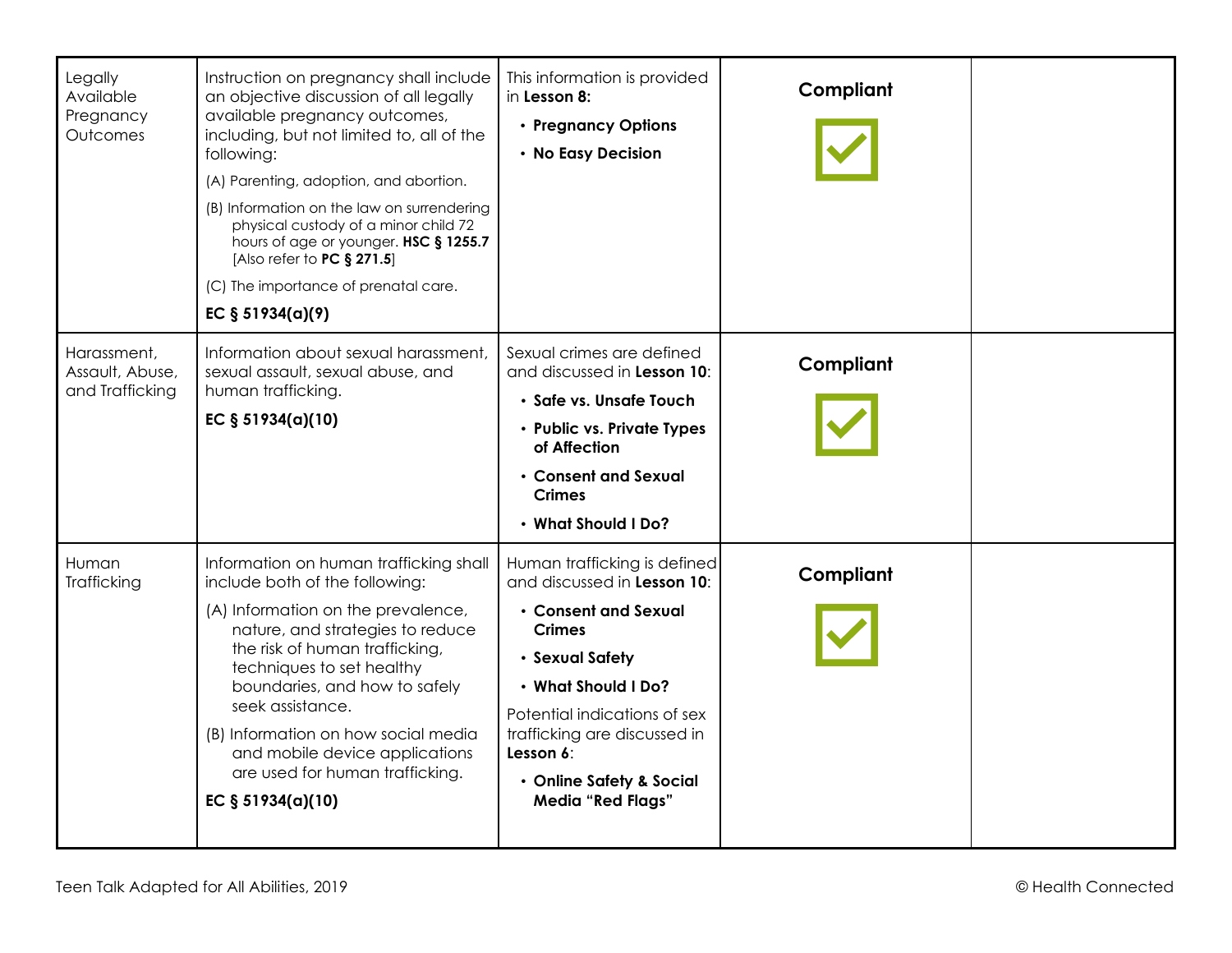| Adolescent<br>Relationship<br>Abuse and<br>Intimate Partner<br>Violence | Information about adolescent<br>relationship abuse and intimate<br>partner violence, including the early<br>warning signs thereof.<br>EC $§ 51934(a)(11)$                                                                                                                                                                                      | This information is provided<br>in Lesson 6:<br>• Healthy and Unhealthy<br><b>Relationships</b><br>• Relationship Spectrum<br>• Online Safety & Social<br><b>Media "Red Flags"</b>                                                                                        | Compliant |                                                                                                         |
|-------------------------------------------------------------------------|------------------------------------------------------------------------------------------------------------------------------------------------------------------------------------------------------------------------------------------------------------------------------------------------------------------------------------------------|---------------------------------------------------------------------------------------------------------------------------------------------------------------------------------------------------------------------------------------------------------------------------|-----------|---------------------------------------------------------------------------------------------------------|
| <b>Sharing Sexually</b><br>Explicit<br>Materials                        | <b>Optional:</b> Instruction regarding the<br>potential risks and consequences of<br>creating and sharing sexually<br>suggestive or sexually explicit<br>materials through cellular telephone,<br>social networking Internet Web sites,<br>computer networks, or other digital<br>media.<br>EC § 51934(b)                                      | This information is provided<br>in:<br>• Relationship Spectrum<br>• Online Safety & Social<br><b>Media "Red Flags"</b><br>• What Should I Do?                                                                                                                             | Compliant |                                                                                                         |
| Right to Obtain<br>Confidential<br>Services                             | Notify pupils in grades 7-12 inclusive<br>and the parents and guardians of all<br>pupils enrolled in the district, that<br>school authorities may excuse any<br>pupil from school for the purpose of<br>obtaining confidential medical<br>services without the consent of the<br>pupil's parent or guardian.<br>EC § 51934(a)(8), EC § 46010.1 | This information is provided<br>in the <b>Preface</b> (Minor's<br>Sexual and Reproductive<br>Rights in CA) for instructors<br>to explain to families at an<br>information session.<br>It is also mentioned in<br>Lesson 1:<br>• Teen Clinics and<br><b>Resource Lists</b> | Compliant |                                                                                                         |
| Resources and<br>Rights for LGBTQ<br>pupils                             | Information on existing school site<br>and community resources related to<br>the support of lesbian, gay, bisexual,<br>transgender, and questioning<br>(LGBTQ) pupils must be provided.<br>EC § 51934(a)(8), EC § 234.1(d)                                                                                                                     | LGBTQ+ resources are<br>provided in Lesson 1:<br>• Teen Clinics and<br><b>Resource Lists</b>                                                                                                                                                                              | Compliant | Next edition of Teen Talk<br>AAA will include link to<br><b>ASHWG Resource</b><br>Template in Lesson 1. |